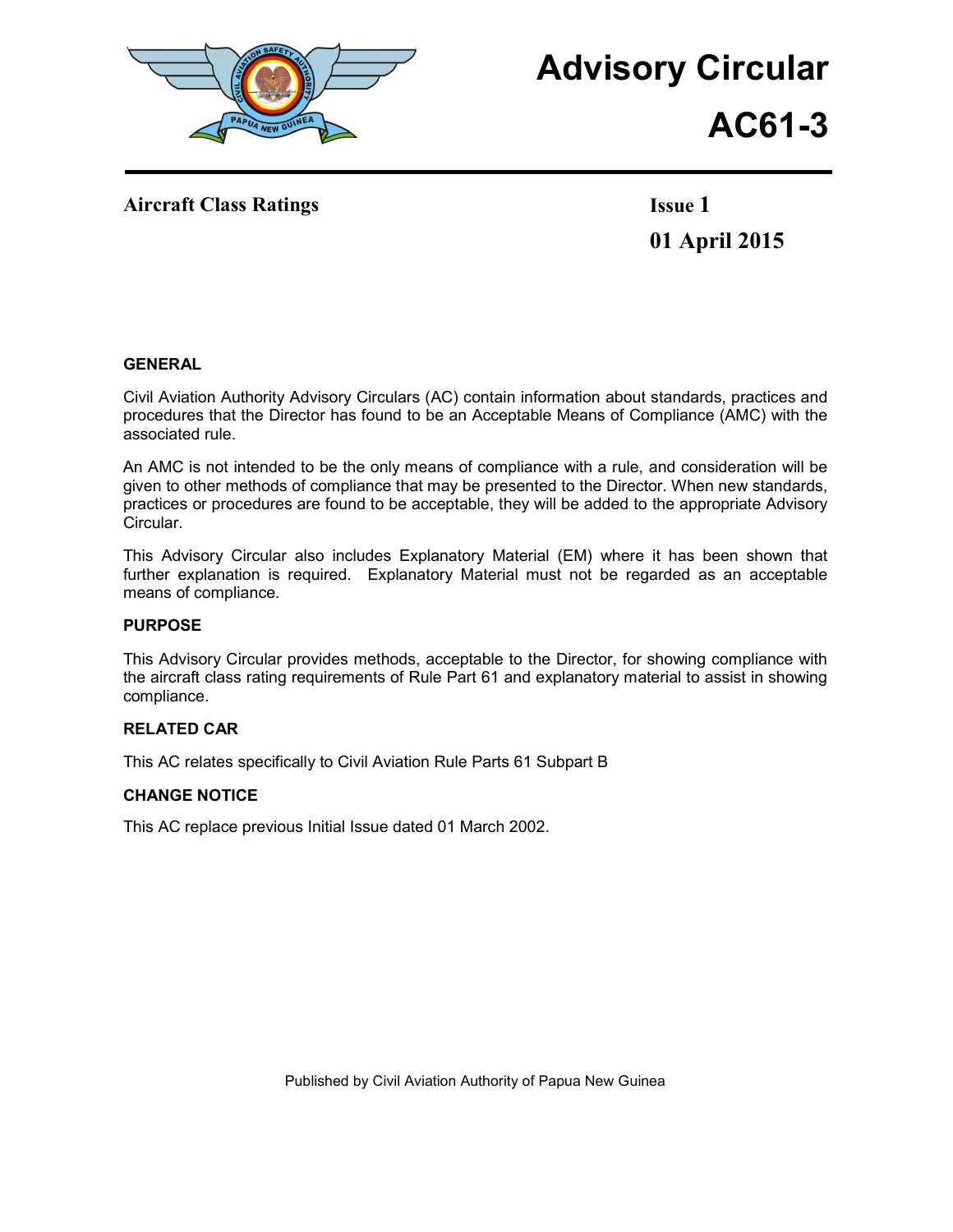### **INTRODUCTION**

This advisory circular provides support for Part 61, subpart C, Aircraft Class Ratings. This concept is consistent with ICAO Annex 1, and is a change for Papua New Guinea. The intent is to recognise the similarity between simple aircraft of a similar class and credit the pilot with the privilege of flying such aircraft without the need for a specific type rating.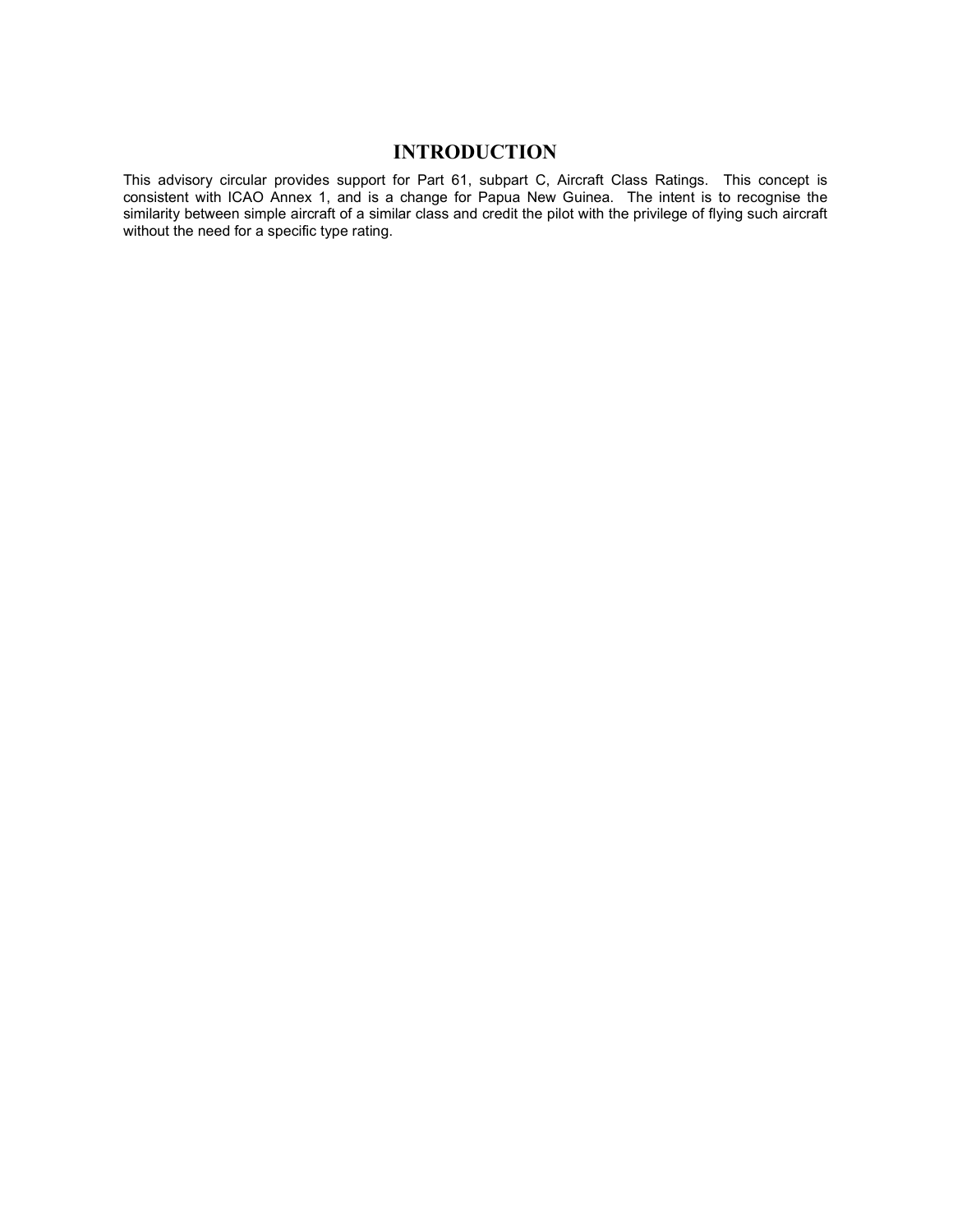| <b>SUBPART C - Aircraft Class Ratings</b>    | -3               |
|----------------------------------------------|------------------|
| Rule 61.103 Eligibility requirements         | 3                |
| Rule 61.105 Aircraft class ratings           | -3               |
| Appendix   Aircraft class rating experience  | $\boldsymbol{4}$ |
| Appendix II Basic turbine knowledge syllabus | 5                |
| Theory syllabus                              | 5                |
| Simulator syllabus                           | 5                |
|                                              |                  |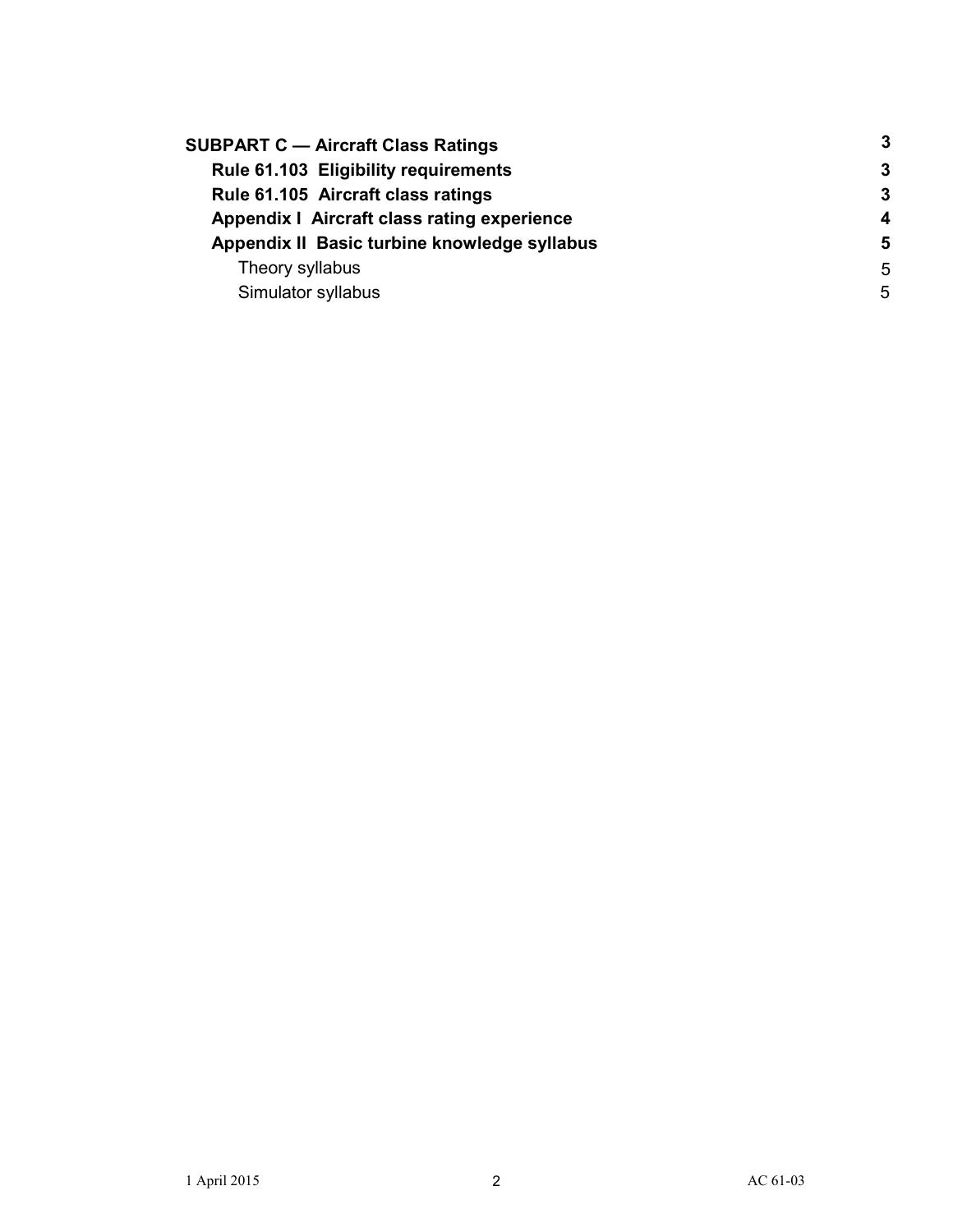## **SUBPART C — Aircraft Class Ratings**

#### **Rule 61.73 Eligibility requirements**

- (a) Rule 61.73(2) requires an applicant for an aircraft class rating to have conversion instruction flight experience acceptable to the Director. Attainment of the experience detailed in Appendix I of this subpart advisory circular is acceptable.
- (b) Rule 61.73(3) requires an applicant for a turbine powered aircraft class rating to have a Basic Gas Turbine rating. Attainment of the syllabus detailed in Appendix II of this subpart advisory circular would meet this requirement. An examination credit in the subject of basic turbine knowledge which has been obtained in a foreign country will not normally be recognised in Papua New Guinea unless the applicant has obtained a class rating on a turbine powered aircraft in that country.
- (c) Rule 61.73(4) requires an applicant for an aircraft class rating to demonstrate a satisfactory technical knowledge of the aircraft.
- (d) Rule 61.73(5) requires an applicant for an aircraft class rating to demonstrate competency in that class to a flight instructor. Attainment of the syllabuses detailed in Appendix IV of the Advisory Circular 61-2 to Subpart B would meet this requirement.
- (e) The syllabuses in the Appendices were taken from the New Zealand Civil Aviation Safety Order (CASO) 12 and were updated through their consultative rule-writing process.

#### **Rule 61.75 Issue of Aircraft class ratings**

- (a) An aircraft class rating which has been issued by a foreign contracting State to the Convention may be recognised by the Director provided the applicant produces evidence that the class rating was obtained in a manner which meets the requirements of this Subpart.
- (b) Simliar to Rule 61.55(d),an aircraft class rating to include any other aircraft approved as being so similar as to require no further conversion instruction. An aircraft class that has no significant differences, of performance or of handling characteristics, and without any reasonable doubt by anyone concerned as to whether they are the same class, is approved as similar for this purpose.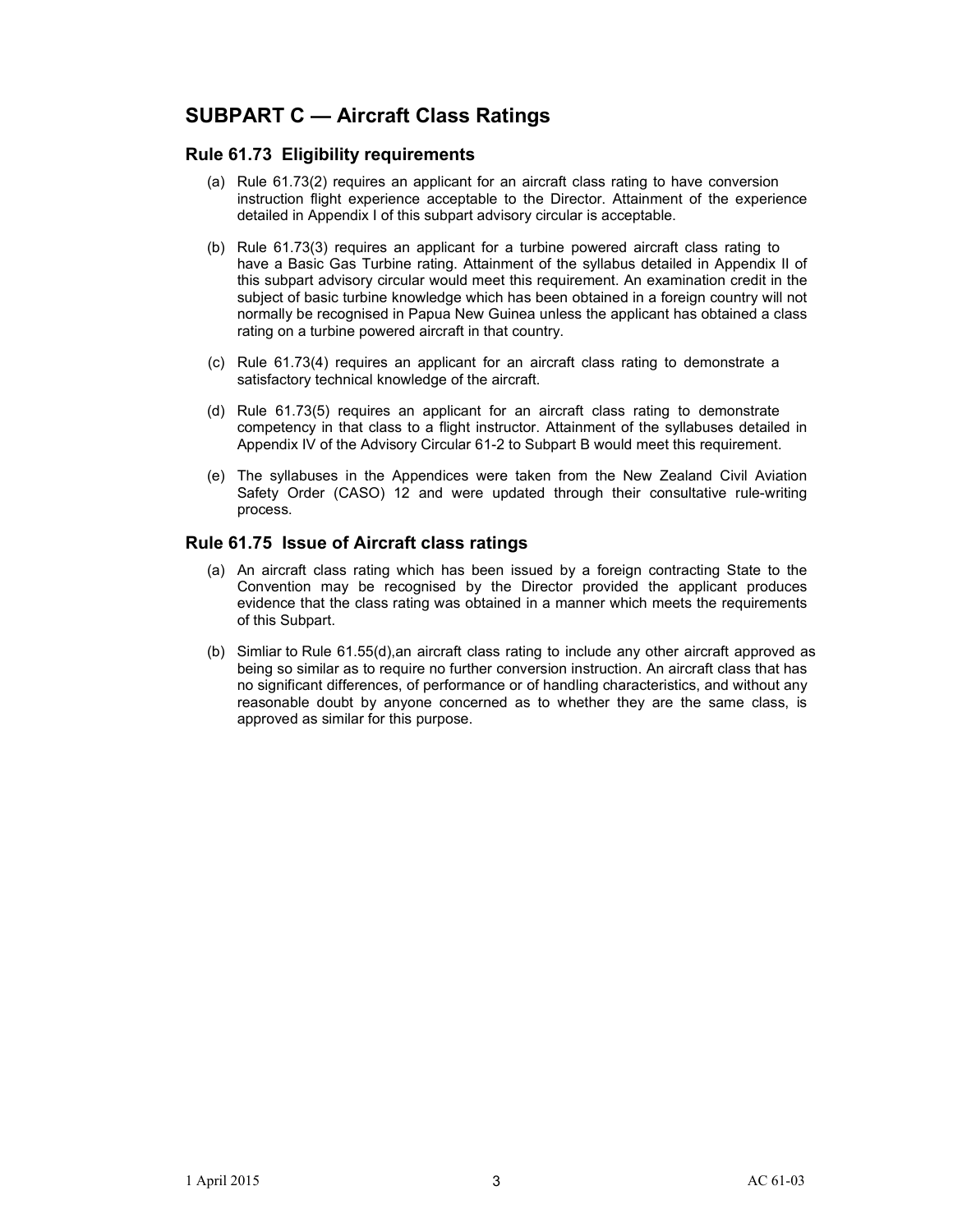(c) The form below is acceptable to the Director for recording class ratings entered in a pilot's logbook.

| <b>CLASS RATING CERTIFICATE</b>                                                                                                                                                                                                                                                                                                                                                                          |    |                                   |  |           |          |  |
|----------------------------------------------------------------------------------------------------------------------------------------------------------------------------------------------------------------------------------------------------------------------------------------------------------------------------------------------------------------------------------------------------------|----|-----------------------------------|--|-----------|----------|--|
| This                                                                                                                                                                                                                                                                                                                                                                                                     | is | to                                |  | certify   | that     |  |
| has successfully demonstrated to the flight examiner or to<br>the flight instructor responsible for the conversion<br>instruction, whose signature appears below, technical<br>knowledge of the aircraft and ability to perform<br>competently all normal, abnormal and emergency<br>manoeuvres appropriate to the aircraft class in accordance<br>with the requirements of Civil Aviation Rule Part 61. |    |                                   |  |           |          |  |
| Flight Examiner or Flight Instructor                                                                                                                                                                                                                                                                                                                                                                     |    |                                   |  |           |          |  |
| Aircraft class                                                                                                                                                                                                                                                                                                                                                                                           |    | Name, licence class and<br>number |  | Signature | Dat<br>e |  |
|                                                                                                                                                                                                                                                                                                                                                                                                          |    |                                   |  |           |          |  |
|                                                                                                                                                                                                                                                                                                                                                                                                          |    |                                   |  |           |          |  |
|                                                                                                                                                                                                                                                                                                                                                                                                          |    |                                   |  |           |          |  |

#### **Appendix I Aircraft class rating experience**

**For a multi-engined aeroplane not exceeding 5700 kg MCTOW**; initial issue — 5 hours, subsequent class — 1 hour.

**For a multi-engined centreline-thrust aeroplane not exceeding 5700 kg MCTOW**; — 2 hours.

**For a single engined aeroplane operating on land only**; 30 minutes.

**For a single engined ski-plane**; using snow as the sole take-off and landing medium — 3 hours.

**For a single engined seaplane**; using water as the sole take-off and landing medium, initial issue — 5 hours, subsequent class — 2 hours.

**For a multi-engined helicopter not exceeding 5700 kg MCTOW**; initial issue — 5 hours, subsequent class — 3 hours.

**For a single engined helicopter not exceeding 5700 kg MCTOW**; initial issue will be coincident with the initial issue of a helicopter pilot licence, subsequent class — 1 hour.

**For any other aircraft**; as specified by the Director.

#### **Notes**

A pilot who has qualified as pilot-in-command on aeroplanes or helicopters in any civil or military capacity may have such conversion time assessed towards meeting the above requirements.

The minimum conversion flight time will be dual instruction unless otherwise specified and will be confined to exercises relative to conversion to the particular aircraft class.

The minimum conversion flight time may include the flight test.

In the case of a single seat class, the instructor issuing the rating is to be satisfied that the pilot has successfully completed ground training to an appropriate level. In addition, before making the appropriate log book entry, the instructor is to personally observe from the ground the pilot's flying of the aircraft and be satisfied that an acceptable level of competence was displayed.